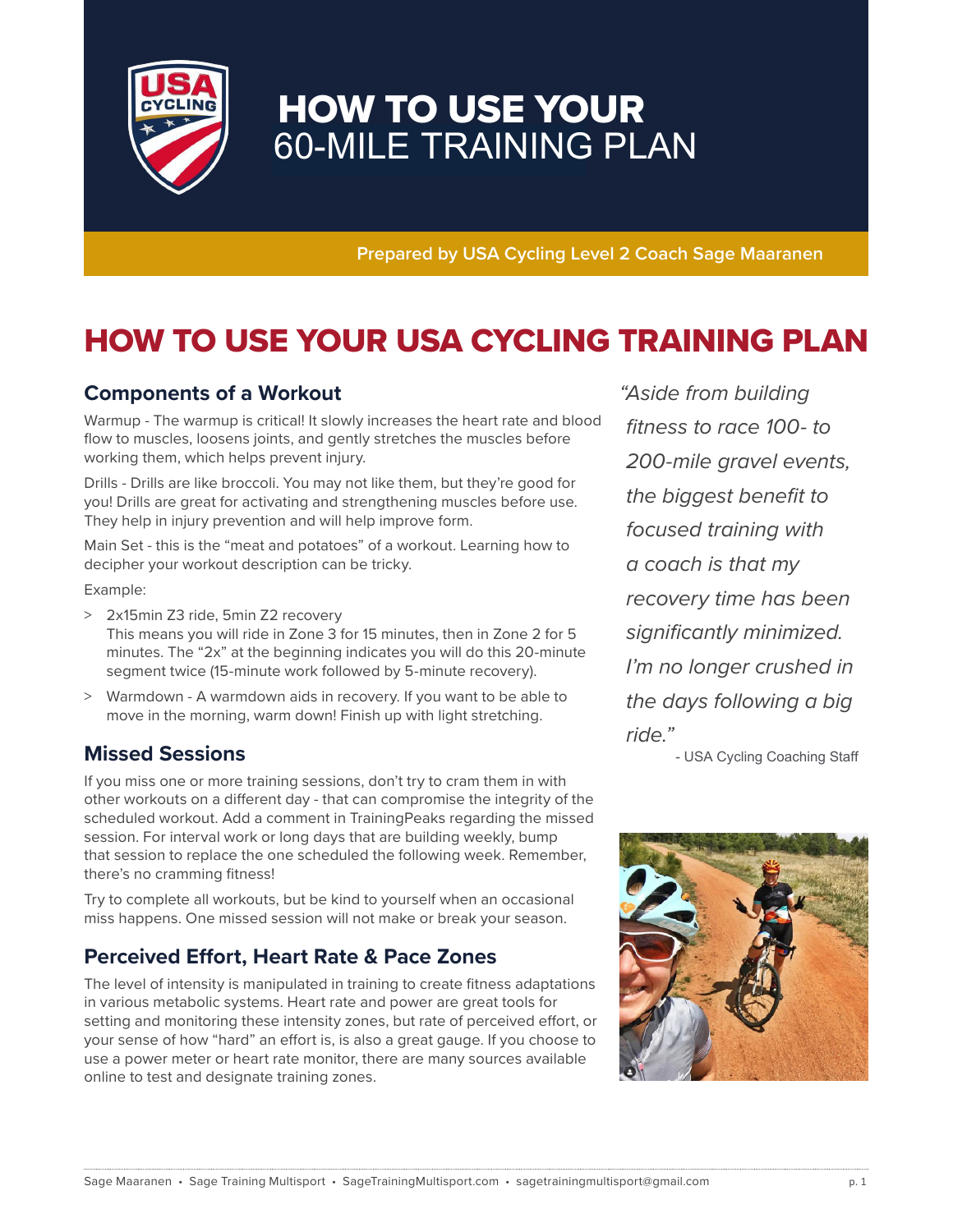

# HOW TO USE YOUR 60-MILE TRAINING PLAN

**Prepared by USA Cycling Level 2 Coach Sage Maaranen**

## HOW TO USE YOUR USA CYCLING TRAINING PLAN continued

#### **Rate of Perceived Effort:**

Rate of Perceived Effort (RPE) is frequently used on different scales. For ease, the scale in this training plan uses a scale of 1-10.

#### **The Zones:**

> Zone 1- Recovery Zone

 Rate of Perceived Effort (RPE) is <5. Should feel very easy, almost guiltinducing! Zone 1 is great for recovery after a harder interval, or for an entire recovery session as movement at an easy pace can help develop economy.

> Zone 2- Aerobic Endurance

 RPE is in the 5-7 range. Pace and effort feels very easy at the beginning, but if held for a long duration becomes more and more challenging. If running or cycling at this level, it should be easy to hold a conversation.

 Many athletes have a hard time with the idea of training slow on purpose. But some really cool stuff happens during aerobic training. It helps increase stroke volume (the amount of blood pumped per beat), aerobic enzymes, mitochondria, and capillarization. To learn more about the benefits of aerobic training, check out online resources.

- > Zone 3- Tempo RPE is 7-8, conversation is difficult to hold.
- > Zone 4-Lactate Threshold

 RPE 8-9. A tough effort. Legs and lungs are burning! It would be difficult to hold this pace for more than an hour.

 On workouts with Z4 intervals less than 5 minutes, rely on perceived effort and pace rather than heart rate as there is a delay before heart rate rises.

> Zone 5- Anaerobic

 RPE 10. These efforts can help boost aerobic capacity (VO2max), economy, and anaerobic threshold. In racing, this zone can be used to make short, big pushes. Intervals are short (if you can hold the effort for more than 5-6 minutes, you are under the target effort) with rest periods equal to the work interval.

 On workouts with shorter intervals, it will take heart rate a while to catch up. On these intervals, rely on perceived effort and pace rather than heart rate.

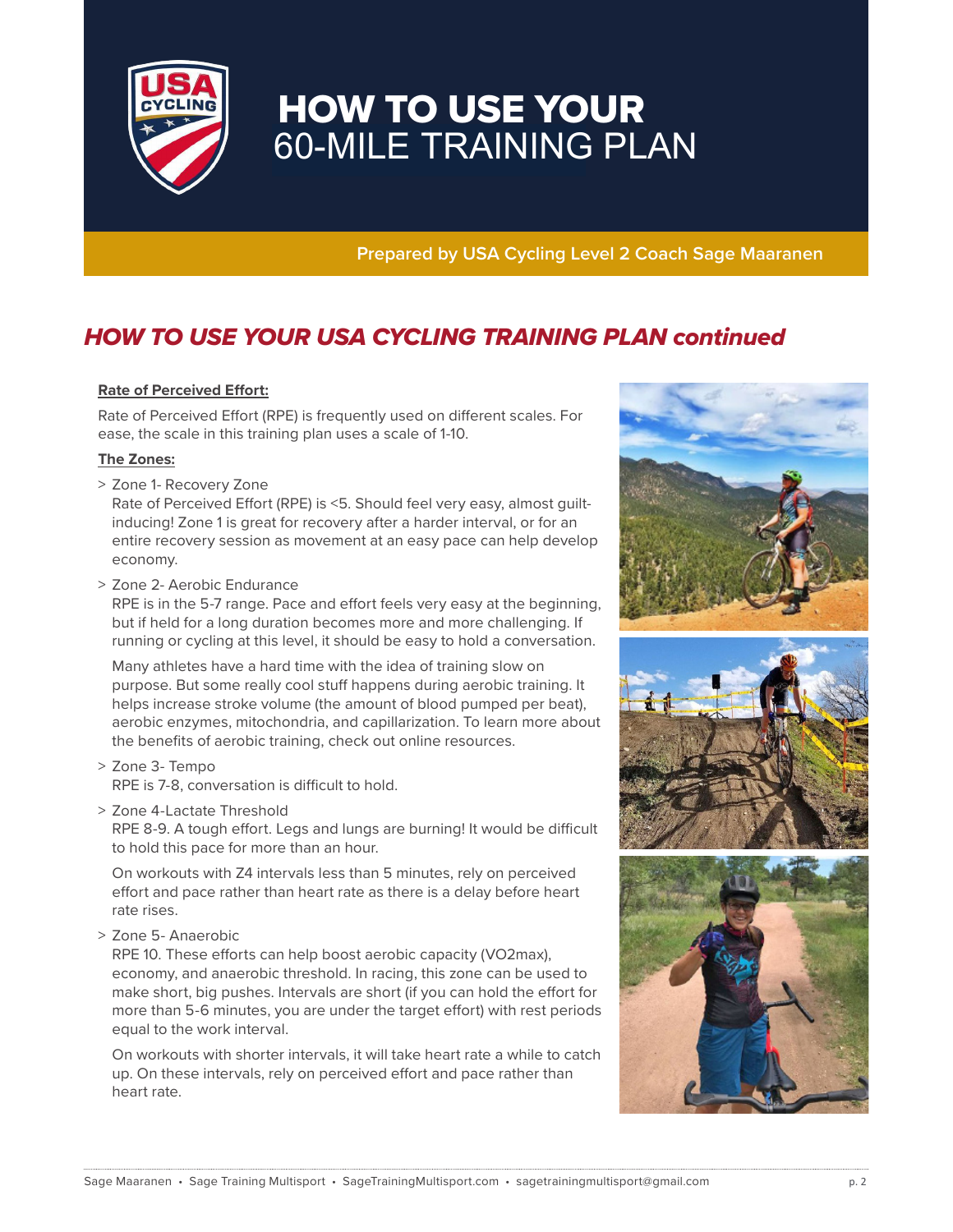

# NEW RIDER TRAINING PLAN 60-MILE TRAINING PLAN

### **Prepared by USA Cycling Level 2 Coach Sage Maaranen**

|                   | DAY <sub>1</sub> | DAY <sub>2</sub>                                                                                                                                | DAY <sub>3</sub>                                                                                                                                                                                                                                | DAY 4                                                                     | DAY <sub>5</sub>                                                                                                                                                      | DAY <sub>6</sub>                                                                                                                                                                                                                                                                                                                                                                                   | DAY 7                                                                                                                                                                                                                                                                                   |
|-------------------|------------------|-------------------------------------------------------------------------------------------------------------------------------------------------|-------------------------------------------------------------------------------------------------------------------------------------------------------------------------------------------------------------------------------------------------|---------------------------------------------------------------------------|-----------------------------------------------------------------------------------------------------------------------------------------------------------------------|----------------------------------------------------------------------------------------------------------------------------------------------------------------------------------------------------------------------------------------------------------------------------------------------------------------------------------------------------------------------------------------------------|-----------------------------------------------------------------------------------------------------------------------------------------------------------------------------------------------------------------------------------------------------------------------------------------|
| WEEK              | Rest Day         | Foundation Ride<br>10mi ride at an easy<br>Z2 effort. Try to<br>keep cadence high,<br>roughly 90rpm.                                            | Easy Spin + drills<br>Spin around and<br>have fun for 30min-<br>1hr. Find an empty<br>parking lot to practice<br>clipping in and out,<br>looking over your<br>shoulder while riding<br>in a straight line and<br>grabbing your water<br>bottle. | Rest Day<br>or Or Easy<br>Training<br>(e.g. Yoga,<br>hiking,<br>swimming) | Foundation Ride<br>10mi ride at an easy<br>Z2 effort. Try to keep<br>cadence high, roughly<br>90rpm.                                                                  | Easy Spin + drills<br>Spin around<br>and have fun for<br>30min-1hr. Find an<br>empty parking lot<br>to practice clipping<br>in and out without<br>looking at your feet,<br>practice hand signals<br>for riding on the road,<br>making right and left<br>turns, and grabbing<br>snacks, etc., from<br>your pocket and<br>opening them.<br>Or Strength Work<br>Or Rest Day                           | Long Ride- 15-18mi<br>Ideally on terrain<br>similar to your race<br>course:<br>Warmup-10min easy<br>spinning, gradually<br>increasing effort to<br>Z2. Include 4x30sec<br>1-legged pedaling<br>drill.<br>Ride for a total of<br>15-18mi, shooting for<br>average effort to be<br>in Z2. |
| WEEK <sub>2</sub> | <b>Rest Day</b>  | Tempo Ride 2x10<br>Warmup-15min<br>gradually increasing<br>pace and effort<br>Set-2x10min Z3,<br>5min recoveries<br>Warmdown-10min<br>easy spin | Foundation Ride<br>10mi ride at an easy<br>Z2 effort. Try to<br>keep cadence high,<br>roughly 90rpm.                                                                                                                                            | Rest Day<br>or Or Easy<br>Training<br>(e.g. Yoga,<br>hiking,<br>swimming) | <b>Foundation Ride</b><br>10-15mi ride at an<br>easy Z2 effort. Try to<br>keep cadence high,<br>roughly 90rpm.                                                        | Foundation or Tempo<br>Ride 1x15<br>Warmup-10min easy<br>spin followed by<br>skills work. Find an<br>empty parking lot to<br>practice making big<br>to small spirals, slow<br>riding to practice<br>balance, and begin<br>adding speed to your<br>cornering practice.<br>Ride for 30min-1hr.<br>Option to include<br>1x15 Z3. Be sure to<br>include a warmdown.<br>Or Strength Work<br>Or Rest Day | Long Ride-20mi<br>Ideally on terrain<br>similar to your race<br>course:<br>Warmup-10min easy<br>spinning, gradually<br>increasing effort to<br>Z2. Include 4x30sec<br>1-legged pedaling<br>drill.<br>Ride for a total of<br>20mi, shooting for<br>average effort to be<br>in Z2.        |
| M<br>面<br>ш       | <b>Rest Day</b>  | Tempo Ride 2x15<br>Warmup-15min<br>gradually increasing<br>pace and effort<br>Set-2x15min Z3,<br>5min recoveries<br>Warmdown-10min<br>easy spin | <b>Foundation Ride</b><br>15mi ride at an easy<br>Z2 effort. Try to<br>keep cadence high,<br>roughly 90rpm.                                                                                                                                     | Rest Day<br>or Or Easy<br>Training<br>(e.g. Yoga,<br>hiking,<br>swimming) | Group Ride or<br>Threshold Ride 2x5:<br>Warmup-15min<br>gradually increasing<br>pace and effort<br>Set-<br>2x5min Z4, 5min<br>recoveries<br>Warmdown-10-20min<br>easy | Foundation<br>Warmup-10min easy<br>spin followed by<br>skills work. Find an<br>empty parking lot<br>to practice making<br>fluid figure eights,<br>and repeat any other<br>skills you've found<br>challenging<br>Ride for 30min-1hr.<br>Be sure to include a<br>warmdown.<br>Or Strength Work<br>Or Rest Day                                                                                        | Long Ride-25mi<br>Ideally on terrain<br>similar to your race<br>course:<br>Warmup-10min easy<br>spinning, gradually<br>increasing effort to<br>Z2. Include 4x30sec<br>1-legged pedaling<br>drill.<br>Ride for a total of<br>25mi, shooting for<br>average effort to be<br>in Z2.        |
|                   |                  |                                                                                                                                                 |                                                                                                                                                                                                                                                 |                                                                           | Sage Maaranen • Sage Training Multisport • SageTrainingMultisport.com • sagetrainingmultisport@gmail.com                                                              |                                                                                                                                                                                                                                                                                                                                                                                                    | p. 3                                                                                                                                                                                                                                                                                    |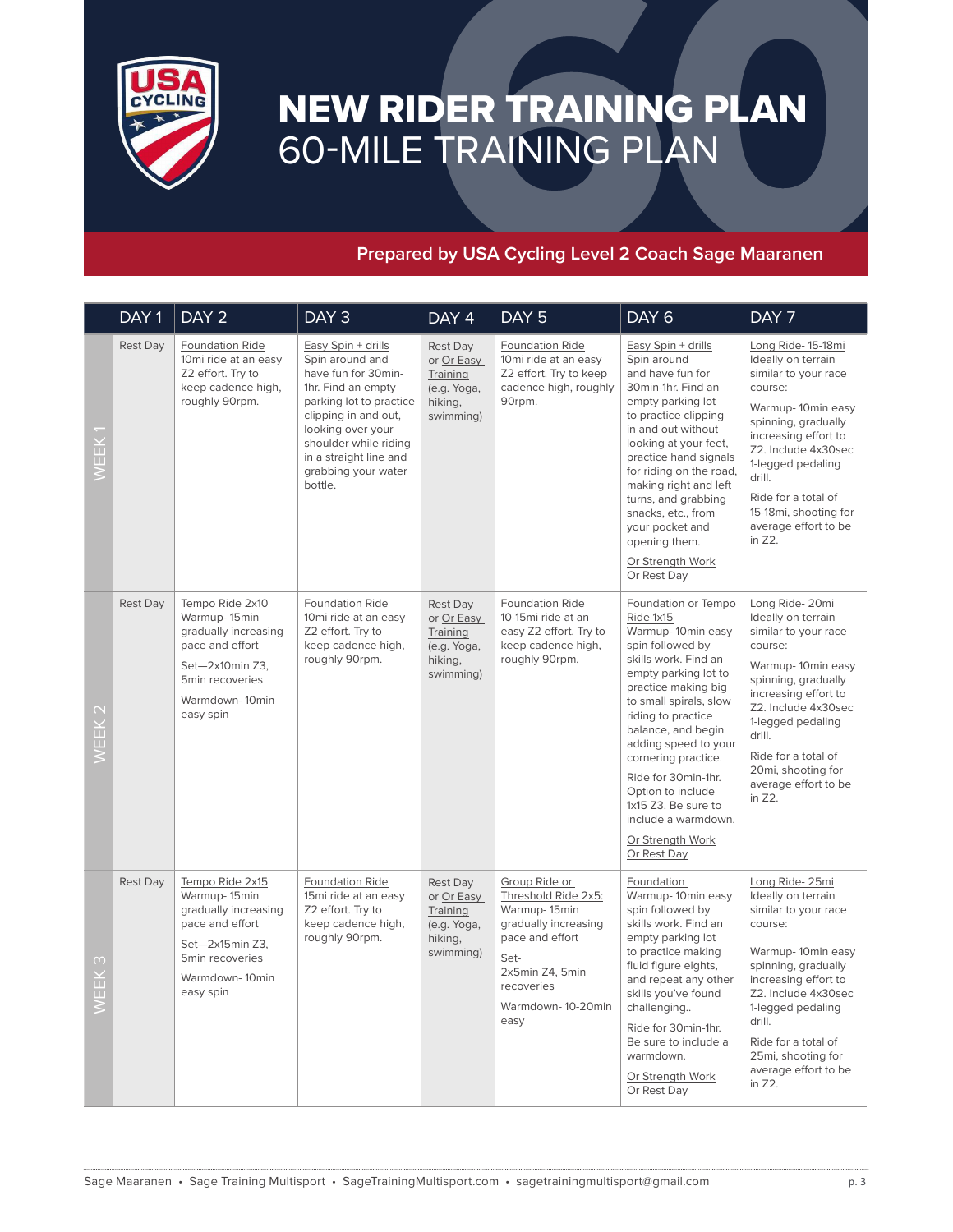

# NEW RIDER TRAINING PLAN 60-MILE TRAINING PLAN

### **Prepared by USA Cycling Level 2 Coach Sage Maaranen**

|                                     |                                                                                                                                                                                                                                                                                                                                            |                                                                                                                                                                                                                                                                                                                                              | $DAY$ 4                                                                   | DAY <sub>5</sub>                                                                                                                                                                                                                                                                                                                  | DAY <sub>6</sub>                                                                                                                                                                                                                                                                                                                                                                                                                                         | DAY 7                                                                                                                                                                                                                                                                             |
|-------------------------------------|--------------------------------------------------------------------------------------------------------------------------------------------------------------------------------------------------------------------------------------------------------------------------------------------------------------------------------------------|----------------------------------------------------------------------------------------------------------------------------------------------------------------------------------------------------------------------------------------------------------------------------------------------------------------------------------------------|---------------------------------------------------------------------------|-----------------------------------------------------------------------------------------------------------------------------------------------------------------------------------------------------------------------------------------------------------------------------------------------------------------------------------|----------------------------------------------------------------------------------------------------------------------------------------------------------------------------------------------------------------------------------------------------------------------------------------------------------------------------------------------------------------------------------------------------------------------------------------------------------|-----------------------------------------------------------------------------------------------------------------------------------------------------------------------------------------------------------------------------------------------------------------------------------|
| Recovery<br>Week<br><b>Rest Day</b> | Foundation Ride with<br>1x10 Tempo<br>1hr ride. At any point<br>in the ride, include<br>1x10min Z3. Be sure<br>to warmup and<br>warmdown.                                                                                                                                                                                                  | Easy Spin + drills<br>Spin around and<br>have fun for 30min-<br>1hr. Recruit a friend<br>and practice riding<br>behind one another.<br>Focus on making<br>your movements<br>predictable so that<br>the rider behind you<br>can anticipate your<br>actions. To make<br>this fun, try playing<br>Follow the Leader in<br>an empty parking lot. | Rest Day<br>or Or Easy<br>Training<br>(e.g. Yoga,<br>hiking,<br>swimming) | Foundation Ride with<br>1x10 Tempo<br>1hr ride. At any point<br>in the ride, include<br>1x10min Z3. Be sure<br>to warmup and<br>warmdown.                                                                                                                                                                                         | Easy Spin + drills<br>Spin around and<br>have fun for 30min-<br>1hr. Recruit a friend<br>and practice riding<br>behind one another.<br>Focus on making your<br>movements predictable<br>so that the rider behind<br>you can anticipate your<br>actions. To make this<br>fun, try playing Follow<br>the Leader in an empty<br>parking lot. This week,<br>challenge your comfort<br>zone with proximity to<br>the rider ahead.<br>Or Rest Day              | <b>Foundation Ride</b><br>15-20mi ride at an easy<br>Z2 effort. Try to keep<br>cadence high, roughly<br>90rpm.                                                                                                                                                                    |
| <b>Rest Day</b>                     | Tempo Ride 2x20<br>Warmup-15min<br>gradually increasing<br>pace and effort<br>Set- 2x20min Z3,<br>5min recoveries.<br>If your event will<br>include longer<br>climbs, it's a great<br>idea to do these<br>tempo intervals on<br>hills.<br>Warmdown-10min<br>easy spin                                                                      | <b>Foundation Ride</b><br>20mi ride at an easy<br>Z2 effort. Try to<br>keep cadence high,<br>roughly 90rpm.                                                                                                                                                                                                                                  | Rest Day<br>or Or Easy<br>Training<br>(e.g. Yoga,<br>hiking,<br>swimming) | Group Ride or<br>Threshold Ride 2x6:<br>Warmup-15min<br>gradually increasing<br>pace and effort<br>Set-2x6min Z4, 5min<br>recoveries<br>Warmdown-10-20min<br>easy                                                                                                                                                                 | Foundation & Skills<br>Ride<br>Warmup-10min easy<br>spin followed by skills<br>work. Find an empty<br>parking lot. Today, work<br>on pedal stroke. There<br>are tons of great drills<br>out there, including:<br>*Single-leg pedaling<br>*Shifting focus through<br>each part of the pedal<br>stroke so that the<br>power is even the<br>whole time.<br>Ride for a total of 1hr.<br>Be sure to include a<br>warmdown.<br>Or Strength Work<br>Or Rest Day | Long Ride-35mi<br>Ideally on terrain similar<br>to your race course:<br>Warmup-10min easy<br>spinning, gradually<br>increasing effort to<br>Z2. Include 4x30sec<br>1-legged pedaling drill.<br>Ride for a total of 35mi,<br>shooting for average<br>effort to be in Z2.           |
| <b>Rest Day</b>                     | Tempo Ride 1x30<br>Warmup-20 min<br>gradually increasing<br>pace and effort.<br>Include 6x30-sec<br>1-leg drills.<br>Main Set-1x30 min<br>Z3 30min Z2. If your<br>event will include<br>longer climbs, it's<br>a great idea to<br>do these tempo<br>intervals on hills.<br>Warmdown-10 min<br>gradually reducing<br>pace and effort to Z1. | <b>Foundation Ride</b><br>20-30mi ride at an<br>easy Z2 effort. Try to<br>keep cadence high,<br>roughly 90rpm.                                                                                                                                                                                                                               | Rest Day<br>or Or Easy<br>Training<br>(e.g. Yoga,<br>hiking,<br>swimming) | Group Ride or<br>Threshold Ride 3x5:<br>Warmup-15min<br>gradually increasing<br>pace and effort<br>Set- 3x5min Z4, 5min<br>will include climbing,<br>these threshold<br>intervals would make<br>great hill repeats. Do<br>the work intervals<br>uphill, descend to<br>starting point as<br>recovery.<br>Warmdown-10-20min<br>easy | Foundation & Skills<br>Ride<br>Warmup-10min easy<br>spin followed by<br>skills addressing any<br>personal weaknesses.<br>Ride for a total of<br>1-1.5hrs. Be sure to<br>include a warmdown.<br>Or Strength Work<br>Or Rest Day                                                                                                                                                                                                                           | Long Ride- 45-50mi<br>Ideally on terrain similar<br>to your race course:<br>Warmup-10min easy<br>spinning, gradually<br>increasing effort to<br>Z2. Include 4x30sec<br>1-legged pedaling drill.<br>Ride for a total of<br>45-50mi, shooting for<br>average effort to be<br>in Z2. |
|                                     |                                                                                                                                                                                                                                                                                                                                            |                                                                                                                                                                                                                                                                                                                                              |                                                                           |                                                                                                                                                                                                                                                                                                                                   |                                                                                                                                                                                                                                                                                                                                                                                                                                                          | recoveries. If your event<br>Sage Maaranen • Sage Training Multisport • SageTrainingMultisport.com • sagetrainingmultisport@gmail.com                                                                                                                                             |